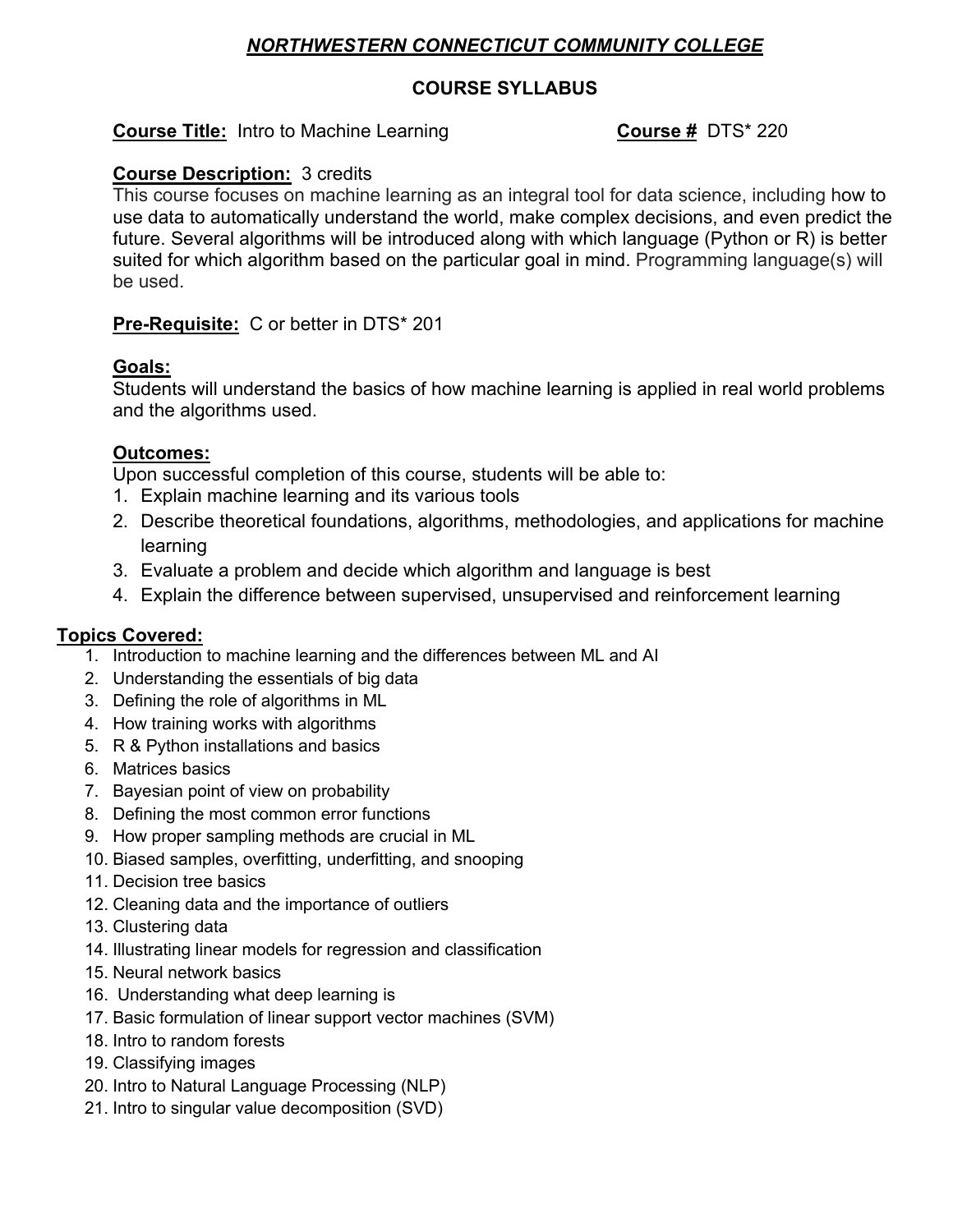#### *NORTHWESTERN CONNECTICUT COMMUNITY COLLEGE Spring 2021*

**Course Number:** DTS\*220 (CRN 1406) **Meeting Days/Times:** Online **Instructor:** Prof. Crystal Wiggins **Communication:** MS Teams Preferred

**Course:** Intro to Machine Learning

Email cwiggins@nwcc.edu **Office Hours:** Online via MS Teams\

### **Text Book:**

Machine Learning for dummies by John Paul Mueller & Luca Massaron. ISBN: 978-1-119-24577-3

### **Course Resources:**

RStudio (free online resource) Anaconda/Jupyter Notebook (free online resource)

#### **Grading Policy**

The semester grade will be calculated as follows: Discussion Posts & Assignments 100%

**Grades:** Grades will be kept up-to-date in the Blackboard gradebook.

**Grading** will be in accordance with the college catalog as follows:

|      | Percentages |    |           |
|------|-------------|----|-----------|
| A    | $93 - 100$  | C- | $70 - 72$ |
| А-   | $90 - 92$   | D+ | $67 - 69$ |
| B+   | $87 - 89$   | D  | 63 - 66   |
| B    | $83 - 87$   | D- | $60 - 62$ |
| B-   | $80 - 83$   | F  | below 60  |
| $C+$ | $77 - 79$   |    |           |
| C    | $73 - 76$   |    |           |

**Attendance:** You are expected to check blackboard and email **at least 3** times a week.

# **Online Policies—Netiquette**

If you were attending an on-ground class, I would make you aware of behavior expectations (cell phones are shut off, common courtesy toward your classmates, etc). Online courses can be a bit trickier. There is a tendency to "hide" behind the computer and emails, and often, things get said in emails or discussion posts that you might otherwise not have said if you were face to face. So please, *THINK BEFORE YOU POST*. Ask yourself if what you are about to post or email is something you would say to me or a classmate in person; *if you wouldn't say it in person, then don't post/email it!* Remember, EVERYONE can see what you post on the Discussion Board! If you have something of a more personal nature to discuss with me, feel free to message me via Blackboard Messenger.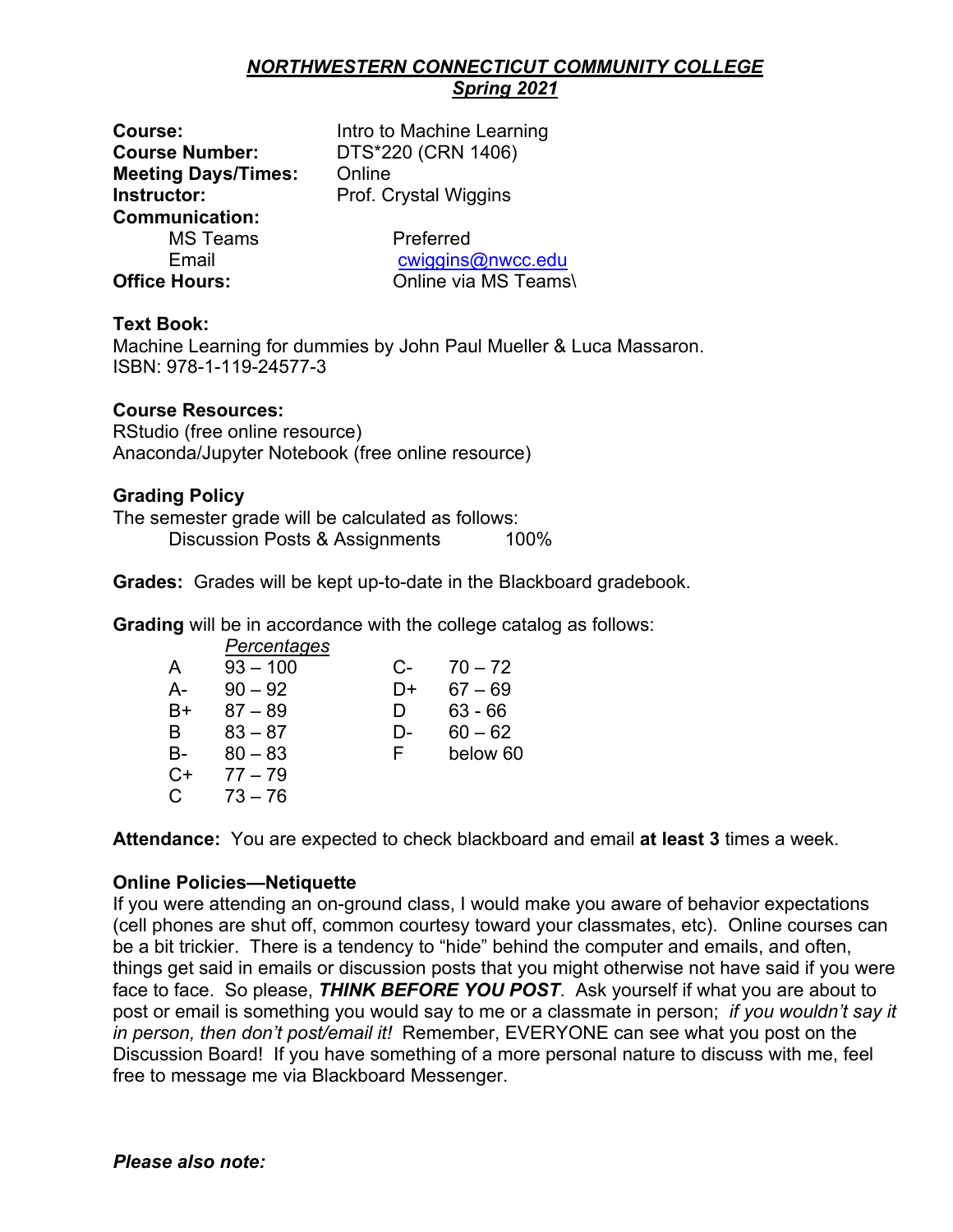*Some course content as presented in Blackboard Learn is not fully supported on mobile devices at this time. While mobile devices provide convenient access to check in and read information about your courses, they should not be used to perform work such as taking tests, completing assignments, or submitting assignments.*

| Week           | Dates                                        | Topic                                         | Assignments/Posts           | Due Dates                 |  |  |
|----------------|----------------------------------------------|-----------------------------------------------|-----------------------------|---------------------------|--|--|
|                |                                              | <b>Part 1: Introducing How Machines Learn</b> |                             |                           |  |  |
| $\mathbf{1}$   | $1/22 -$                                     | Chapter 1: Getting the Real Story             | > Read pg. 9-33             | Sunday 1/31 by            |  |  |
|                | 1/31                                         | Chapter 2: Learning in the Age of Big         | > Discussion Post:          | 11:59pm                   |  |  |
|                |                                              | Data                                          | The Five Tribes             |                           |  |  |
| $\overline{2}$ | $2/1 - 2/7$                                  | Chapter 3: Having a Glance at the             | > Read pg. 35-44            | Sunday 2/7 by             |  |  |
|                |                                              | Future                                        | > Discussion Post:          | 11:59pm                   |  |  |
|                |                                              |                                               | ML in Your Field            |                           |  |  |
|                | <b>Part 2: Preparing Your Learning Tools</b> |                                               |                             |                           |  |  |
| 3              | $2/8 - 2/14$                                 | Chapters $4 - 7$ : R and Python               | > Read (skim) pg.           | Sunday 2/14 by            |  |  |
|                |                                              |                                               | 47-135                      | 11:59pm                   |  |  |
|                |                                              |                                               | > Assignment:               |                           |  |  |
|                |                                              |                                               | Create a program            |                           |  |  |
|                |                                              |                                               | in Python                   |                           |  |  |
|                |                                              | Part 3: Getting Started with the Math Basics  |                             |                           |  |  |
| $\overline{4}$ | $2/15 -$                                     | Chapter 9: Demystifying the Math              | > Read pg. 147-             | Sunday 2/21 by            |  |  |
|                | 2/21                                         | <b>Behind ML</b>                              | 165                         | 11:59pm                   |  |  |
|                |                                              |                                               | > Assignment:               |                           |  |  |
|                |                                              |                                               | Math Behind ML              |                           |  |  |
| 5              | $2/22 -$                                     | Chapter 10: Descending the Right              | > Read pg. 167-             | Sunday 2/28 by            |  |  |
|                | 2/28                                         | Curve                                         | 180                         | 11:59pm                   |  |  |
|                |                                              |                                               | > Discussion Post:          |                           |  |  |
|                |                                              |                                               | <b>Further Examples</b>     |                           |  |  |
|                |                                              |                                               | for ML Algorithms           |                           |  |  |
| 6              | $3/1 - 3/7$                                  | Chapter 11: Validating ML                     | > Read pg. 181-             | Sunday 3/7 by             |  |  |
|                |                                              | Chapter 12: Starting with Simple              | 209                         | 11:59pm                   |  |  |
|                |                                              | Learners                                      | > Assignment:               |                           |  |  |
|                |                                              |                                               | Write your first ML         |                           |  |  |
|                |                                              |                                               | example!                    |                           |  |  |
|                |                                              | Part 4: Learning from Smart and Big Data      |                             |                           |  |  |
| 7              | $3/8 - 3/14$                                 | Chapter 12(cont'd): Naïve Bayes               | > Read pg. 209-             | Sunday 3/14 by            |  |  |
|                |                                              | <b>Chapter 13: Preprocessing Data</b>         | 215 (Naïve Bayes)           | 11:59pm                   |  |  |
|                |                                              |                                               | & 219-236                   |                           |  |  |
|                |                                              |                                               | (Preparing Data             |                           |  |  |
|                |                                              |                                               | Review)                     |                           |  |  |
|                |                                              |                                               | > Assignment:               |                           |  |  |
|                |                                              |                                               | Naïve Bayes                 |                           |  |  |
|                | $3/15 -$                                     | <b>SPRING BREAK</b>                           |                             |                           |  |  |
| 8              | 3/21<br>$3/22 -$                             | Chapter 14: Leveraging Similarity             | > Read pg. 237-             |                           |  |  |
|                | 3/28                                         |                                               | 256                         | Sunday 3/28 by<br>11:59pm |  |  |
|                |                                              |                                               | > Assignment:               |                           |  |  |
|                |                                              |                                               |                             |                           |  |  |
|                |                                              |                                               |                             |                           |  |  |
|                |                                              |                                               | Complete the Quiz<br>on KNN |                           |  |  |